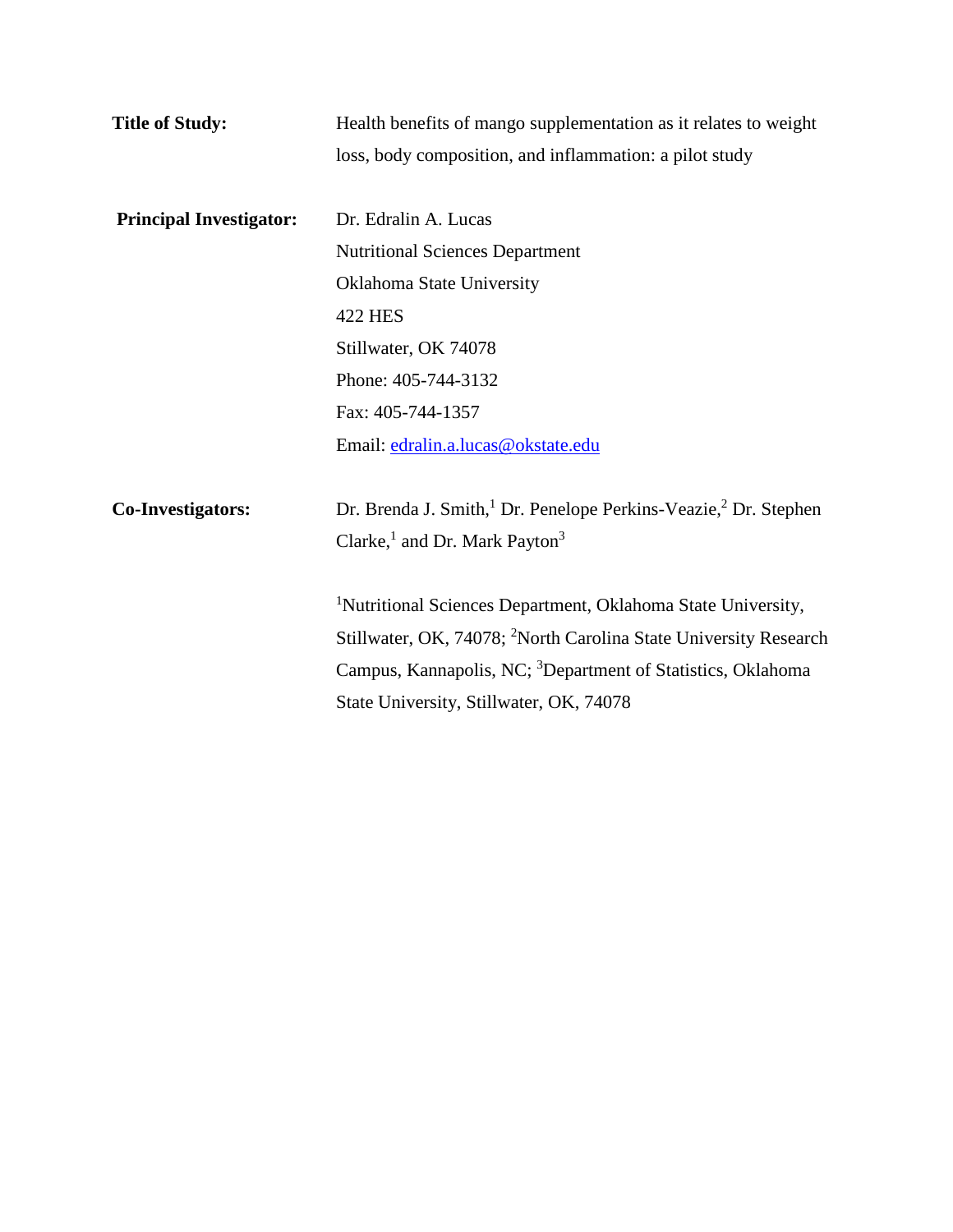## **INTRODUCTION**

Obesity is a serious worldwide public health problem. In 2014, the World Health Organization (WHO) estimated that 2 billion adults worldwide are overweight and of these more than half a billion are obese.<sup>1</sup> From 2011 - 2012, the prevalence of obesity in the US alone was estimated to be at approximately 34.0% among adults and 16.9% of children and adolescents are classified as obese.<sup>2</sup> Health concerns related to obesity goes beyond the presence of excess body fat but also due to the potential complications and chronic diseases associated with obesity such as type 2 diabetes (T2DM) and heart disease.<sup>3</sup>

Lifestyle changes, such as limiting food intake and increasing exercise, are effective ways to reduce obesity but require discipline. <sup>4</sup> Additionally, drugs and surgical procedures are also available as treatments in reducing body fat; however, these options are expensive and often associated with undesirable side effects and nutritional deficiencies. <sup>4</sup> Therefore, identification of natural strategies that can reduce body fat also has the potential to decrease obesity-related health complications.

Dietary interventions rich in certain fruits and vegetables, containing numerous bioactive compounds, have demonstrated beneficial effects on body weight and maintaining blood sugar (glucose).5 The mango fruit (*Mangifera indica L*.) provides a number of well-known bioactive compounds that include carotenoids, vitamins E and C, dietary fiber, and phenolic compounds, such as mangiferin and quercetin.<sup>6</sup> Findings from our recent study demonstrate that freeze-dried mango pulp supplementation reduced body fat, along with improvement in blood glucose and lipid profile, in mice fed high fat diet.<sup>7</sup> Additionally, in human studies, consumption of mango pulp, when compared to other fruits, favorably affected blood glucose after a meal in individuals with T2DM.<sup>8-9</sup> Although the glucose-lowering properties of mango have been demonstrated in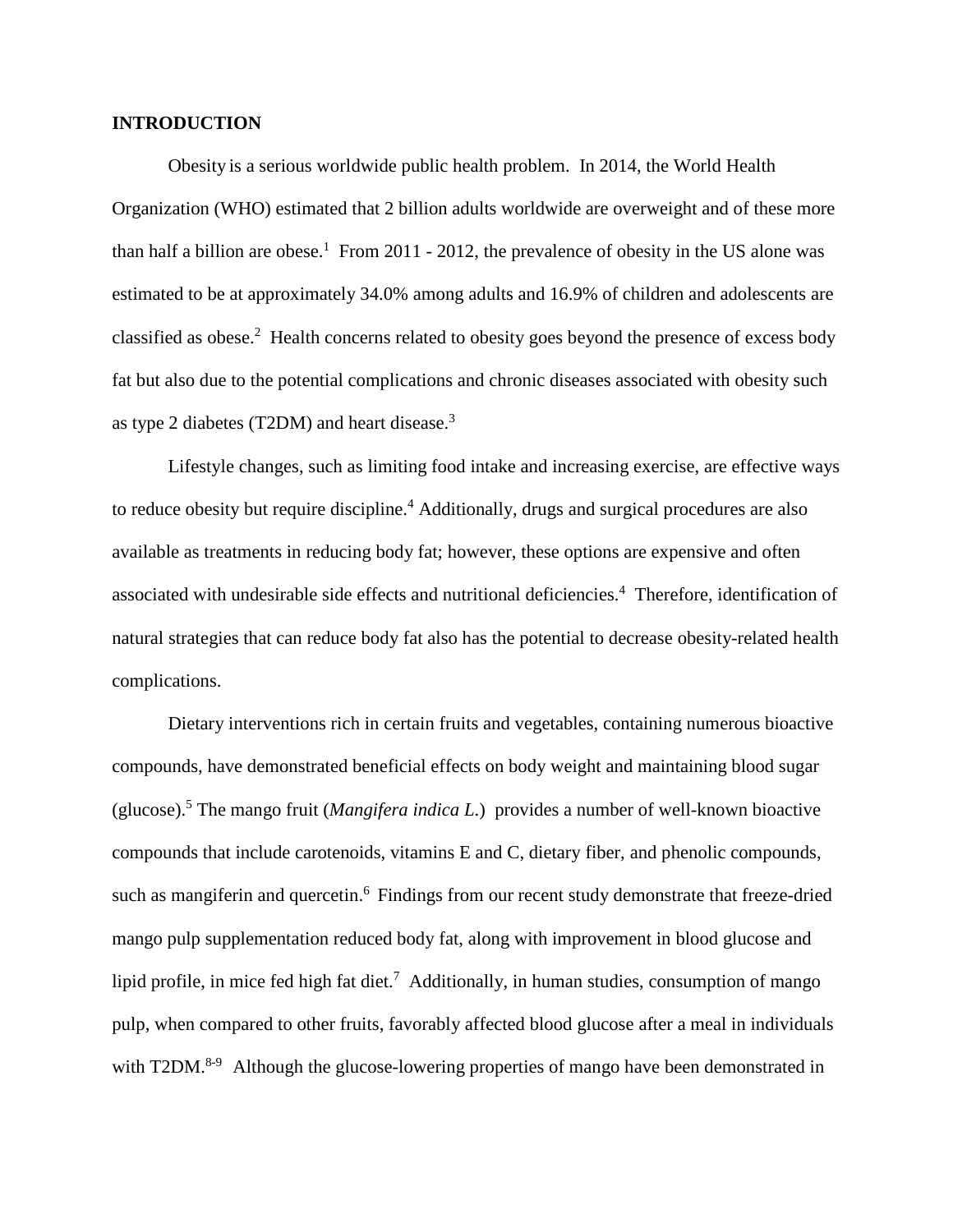animal models, the effects of long-term (chronic) mango supplementation on body composition and blood glucose in obese adults have yet to be conducted. Therefore, the *objective* of this pilot study was to investigate the effects of 12-weeks of freeze-dried mango pulp supplementation on anthropometric measurements, clinical parameters, and body composition in obese individuals. We *hypothesized* that the incorporation of mango pulp into the diet of obese adults would reduce body fat and improve glucose parameters.

# **APPROACH**

Twenty (11 males and 9 females) obese (have a body mass index, BMI of 30 - 45 kg/m<sup>2</sup>) adults (20 to 50 years old) were enrolled in the study and received 10  $g/d$  of freeze-dried mango pulp for 12 weeks. Anthropometrics, clinical parameters, and body composition, using dual-energy xray absorptiometry, were assessed at baseline and at the end of the study.

#### **RESULTS**

#### **Part I. Body Composition and Glucose Parameters**

The effects of 12 week mango supplementation on clinical parameters of obese individuals are discussed below. The findings of this study are also reported in a published manuscript (Evans SF, Meister M, Peterson S, Perkins-Veazie P, Clarke SL, Payton M, Smith BJ, Lucas EA. Mango supplementation improves blood glucose in obese individuals. *Nutrition and Metabolic Insights*.  $2014$ , 7:77-84).<sup>10</sup> Additionally, the findings of this study were presented at several local and national meetings.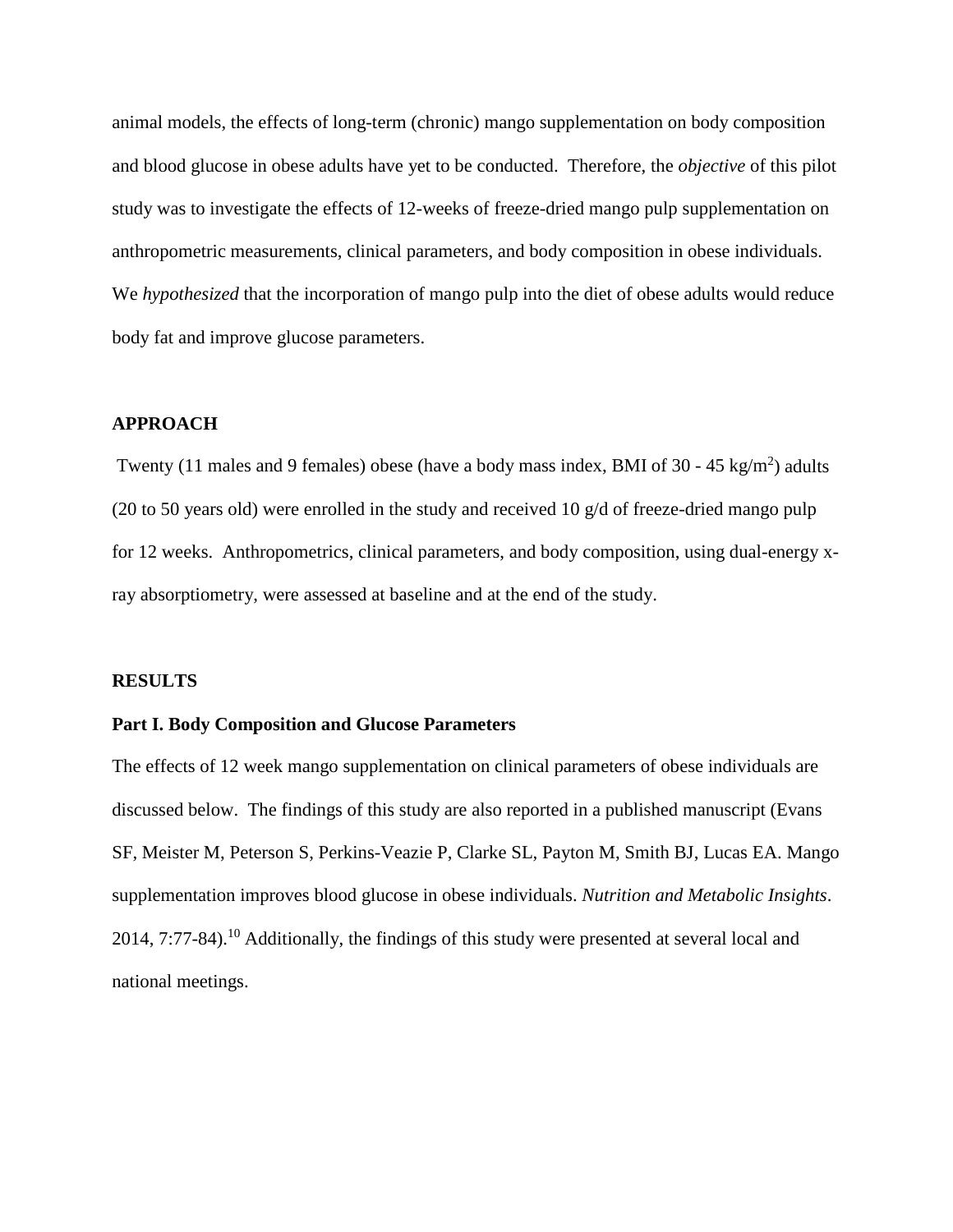1. Evans S, Meister M, Peterson S, Perkins-Veazie, Clarke SL, Payton ME, Smith BJ, Lucas EA. Effects of mango supplementation on clinical parameters of obese individuals. Oklahoma State University Research Week, February 21, 2013, Stillwater, OK

2. Evans S, Meister M, Peterson S, Perkins-Veazie, Clarke SL, Payton ME, Smith BJ, Lucas EA. Effects of mango supplementation on clinical parameters of obese individuals. Oklahoma Research Day, University of Central Oklahoma, March 12, 2013, Edmond, OK.

3. Evans S, Meister M, Peterson S, Perkins-Veazie, Clarke SL, Payton ME, Smith BJ, Lucas EA. Effects of mango supplementation on clinical parameters of obese individuals. Experimental Biology, April 2013; Boston, MA.

4. Evans SF, Meister M, Peterson S, Perkins-Veazie P, Clarke SL, Payton M, Smith BJ, **Lucas EA**. Effects of mango supplementation on clinical parameters of obese individuals. Harold Hamm Diabetes Center Research Symposium, October 2013, Oklahoma City, OK.

#### *Body Weight and Composition, Hip and Waist Circumference (Table 1)*

After 12 weeks of mango supplementation, there were no significant changes in overall body weight, hip or waist circumference, waist to hip ratio, percent fat mass, lean mass, and bone mineral content in the study participants. However, there were differences by gender in hip circumference and BMI from baseline to final visits. Hip circumference was significantly lower in male subjects  $(-1.4 \text{ inches}, P = 0.048)$  but not female subjects after the 12 weeks of mango supplementation. BMI tended to be higher in female subjects  $(+0.9 \text{ kg/m}^2, P = 0.062)$  after mango supplementation but not in male subjects.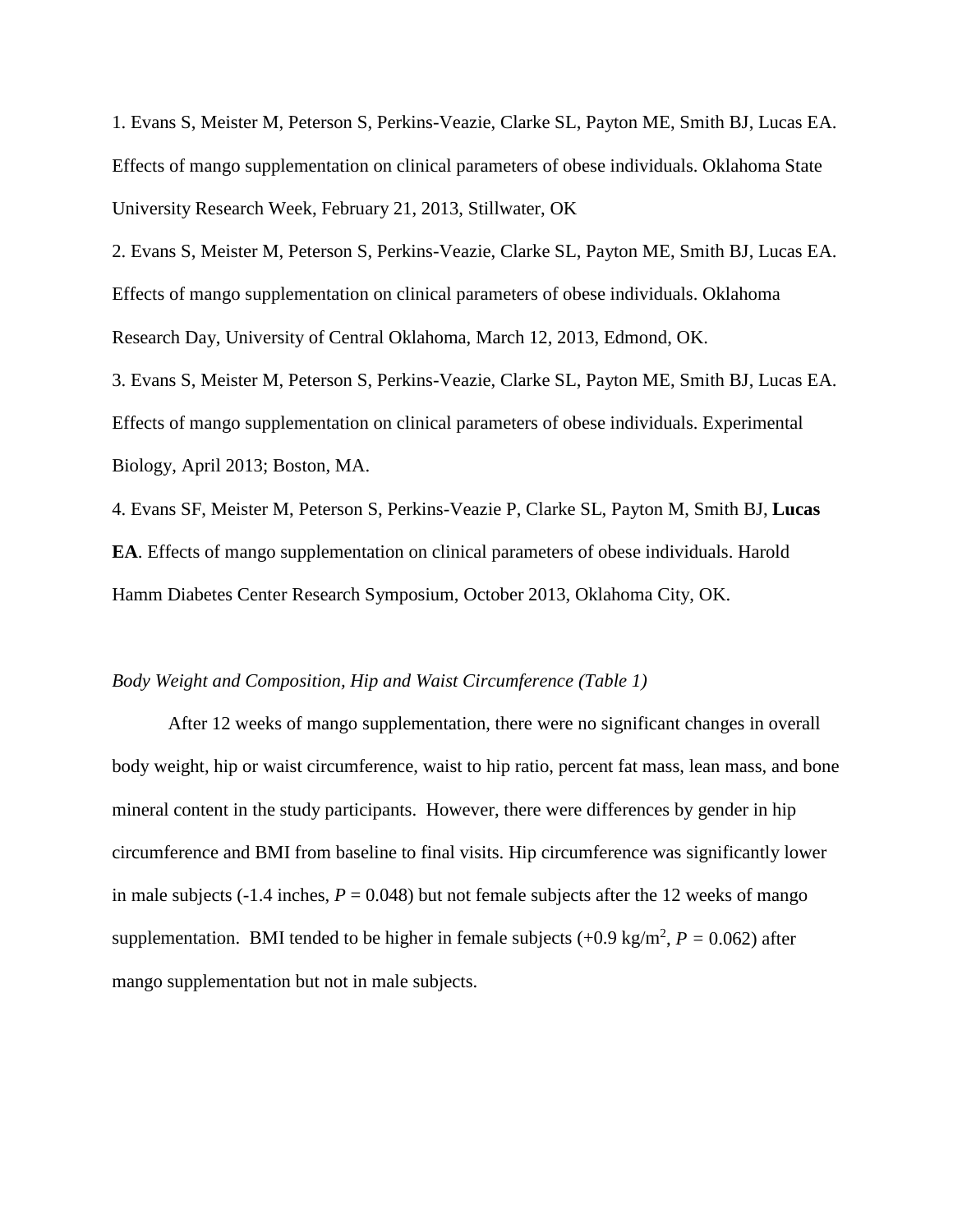#### *Glucose and Hematological Parameters and Liver Enzymes (Table 2)*

Twelve week supplementation of mango significantly reduced overall blood glucose levels (-4.1 mg/dL, *P* < 0.000) in obese individuals. The glucose-lowering effects of mango was observed in both male  $(-4.5 \text{ mg/dL}, P = 0.018)$  and female  $(-3.6 \text{ mg/dL}, P = 0.003)$  subjects (Figure 1 and Table 2). Along with the reduction in blood glucose levels, insulin levels in males  $(+2.2 \,\mu\text{U/mL}, P = 0.032)$  were significantly increased after 12 weeks of supplementation but not in female participants. After mango supplementation, there was no change in glycated hemoglobin (Hgb A1C, hemoglobin A1C), an indicator of long-term glucose control or in HOMA-IR, an indicator of insulin resistance (Table 2). There were also no significant differences in hematological parameters and liver enzymes from the 12 weeks of mango supplementation, which reflects no adverse effects to normal blood cell composition or liver function (*data not shown but reported in the published manuscript*).10

# *Dietary Intake and Physical Activity* (*data not shown but reported in the published manuscript*) 10

From assessments of the 3-day food recalls and physical activity questionnaires, there were no differences in these parameters in the whole study group. More specifically, no significant differences were noted in either male or female dietary intake of macronutrients, saturated fat, total dietary fiber, vitamin C, or vitamin A. In addition, evaluation of physical activity revealed no overall change as well as no change in either male or female subjects regarding their daily or weekly physical activities, whether categorized as light, moderate, or heavy. There was also no significant difference that is apparent in time spent sleeping for either gender.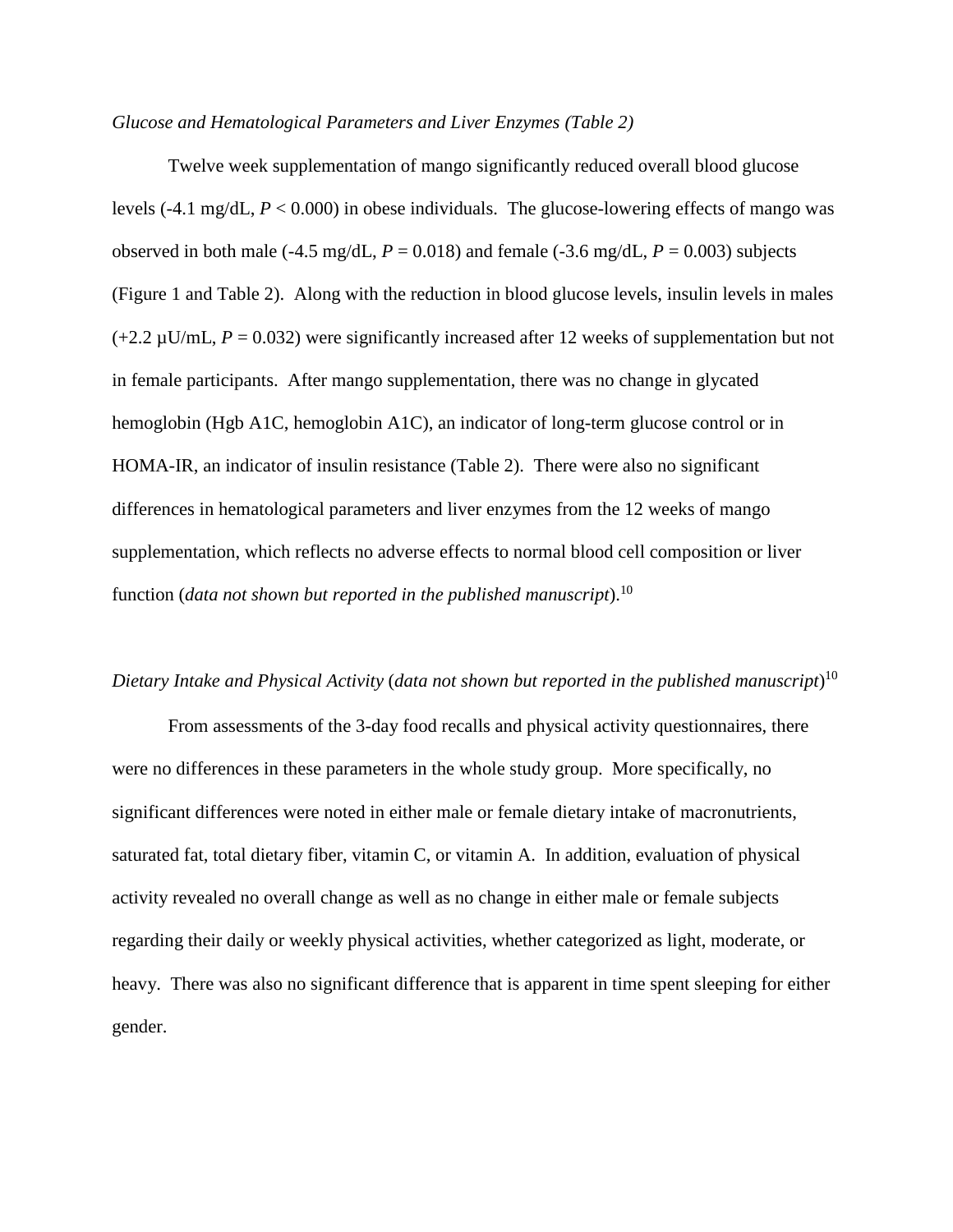#### **Conclusion**

Our findings indicate that regular consumption of freeze-dried mango by obese individuals does not negatively impact body weight but provides a positive effect on blood glucose. Future studies are warranted with a larger sample size to confirm our findings and to understand the mechanism by which mango consumption reduces blood glucose.

## **Part II: Lipid and Inflammatory Markers**

Blood samples from the same study participants were used to analyze blood lipids and inflammatory markers and presented below (Table 3). Preliminary statistical analyses indicate that there were no significant changes in lipid and inflammatory markers in obese individuals after 12 weeks of mango supplementation. There were also no significant changes when study participants were analyzed by gender.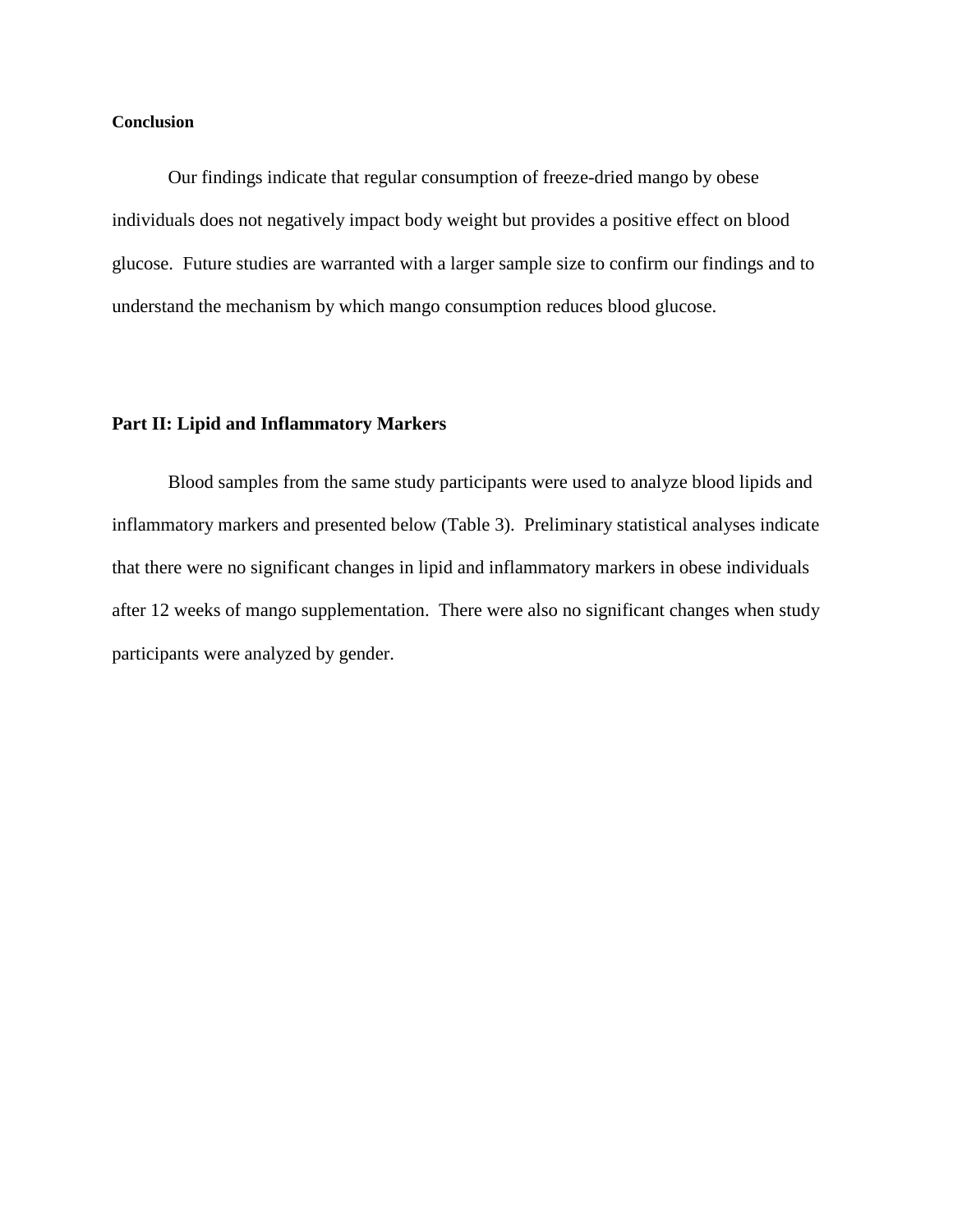**Table 1** Effects of 12-week Freeze-Dried Mango Supplementation on Body Weight and Composition and Waist and Hip Circumference of Obese  $\mathbf{Individuals}^{1}$ 

|                             | <b>Overall</b>          |                   |         | Gender           |                  |          |                  |                  |                 |  |
|-----------------------------|-------------------------|-------------------|---------|------------------|------------------|----------|------------------|------------------|-----------------|--|
|                             | All Subjects $(n = 20)$ |                   |         | Male $(n = 11)$  |                  |          | Female $(n = 9)$ |                  |                 |  |
| <b>Variables</b>            | <b>Baseline</b>         | Final             | P-value | <b>Baseline</b>  | Final            | P-value  | <b>Baseline</b>  | <b>Final</b>     | <i>P</i> -value |  |
| Weight (lbs)                | $219 \pm 33$            | $220 \pm 33$      | 0.698   | $230 \pm 30$     | $228 \pm 30$     | 0.326    | $206 \pm 34$     | $209 \pm 35$     | 0.215           |  |
| BMI $(kg/m2)$               | $34.6 \pm 4.0$          | $34.9 \pm 4.3$    | 0.257   | $34.2 \pm 3.1$   | $34.0 \pm 3.4$   | 0.351    | $35.1 \pm 5.1$   | $36.0 \pm 5.1$   | 0.062           |  |
| Waist<br>circumference (in) | $43.8 \pm 4.4$          | $43.8 \pm 3.6$    | 0.931   | $44.9 \pm 1.0$   | $44.1 \pm 1.2$   | 0.326    | $42.5 \pm 1.7$   | $43.3 \pm 1.1$   | 0.339           |  |
| Hip<br>circumference (in)   | $46.4 \pm 3.8$          | $45.9 \pm 4.2$    | 0.366   | $45.3 \pm 0.9$   | $43.9 \pm 0.8$   | $0.048*$ | $47.7 \pm 1.6$   | $48.3 \pm 1.5$   | 0.403           |  |
| Waist:hip ratio             | $0.95 \pm 0.07$         | $0.96 \pm 0.07$   | 0.336   | $0.99 \pm 0.04$  | $1.00 \pm 0.06$  | 0.401    | $0.89 \pm 0.07$  | $0.90 \pm 0.03$  | 0.643           |  |
| % Fat mass                  | $36.4 \pm 6.7$          | $36.6 \pm 7.04$   | 0.586   | $32.1 \pm 5.4$   | $32.0 \pm 5.4$   | 0.855    | $41.7 \pm 3.4$   | $42.3 \pm 4.0$   | 0.318           |  |
| Lean mass $(kg)$            | $60.33 \pm 10.02$       | $60.39 \pm 10.06$ | 0.899   | $67.30 \pm 4.99$ | $67.30 \pm 5.47$ | 1.000    | $51.82 \pm 7.70$ | $51.95 \pm 7.58$ | 0.884           |  |
| BMC(g)                      | $2662 \pm 501.5$        | $2668 \pm 515.2$  | 0.722   | $2946 \pm 345$   | $2945 \pm 375$   | 0.980    | $2315 \pm 446$   | $2330 \pm 469$   | 0.587           |  |

<sup>1</sup>Data are mean  $\pm$  SE; BMI = body mass index, BMC = bone mineral content, BMD = bone mineral density.

\*indicates a statistically significant difference (*P* value ≤0.05) from baseline to final values.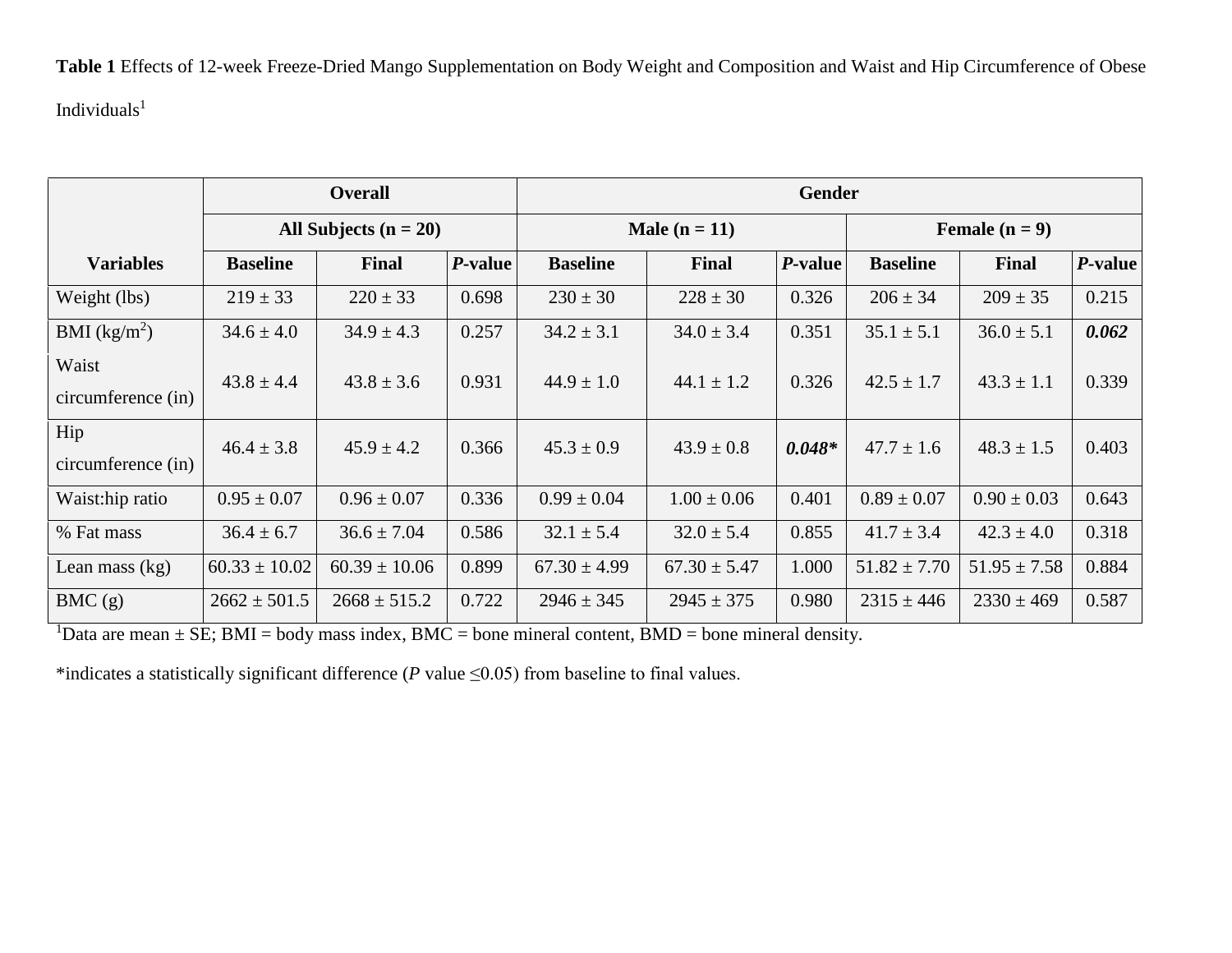|                      | <b>Overall</b><br>All Subjects $(n = 20)$ |                |            | Gender          |                |            |                  |                |          |  |
|----------------------|-------------------------------------------|----------------|------------|-----------------|----------------|------------|------------------|----------------|----------|--|
|                      |                                           |                |            | Male $(n = 11)$ |                |            | Female $(n = 9)$ |                |          |  |
| <b>Variables</b>     | <b>Baseline</b>                           | Final          | P-value    | <b>Baseline</b> | Final          | $P$ -value | <b>Baseline</b>  | Final          | P-value  |  |
| Glucose $(mg/dL)$    | $94.4 \pm 7.2$                            | $90.3 \pm 5.5$ | $< 0.000*$ | $95.6 \pm 7.4$  | $91.1 \pm 5.6$ | $0.018*$   | $92.9 \pm 7.1$   | $89.3 \pm 5.7$ | $0.003*$ |  |
| Hgb A1C $(\%)$       | $5.3 \pm 0.3$                             | $5.3 \pm 0.3$  | 0.970      | $5.3 \pm 0.4$   | $5.3 \pm 0.4$  | 0.427      | $5.2 \pm 0.1$    | $5.3 \pm 0.2$  | 0.361    |  |
| Insulin $(\mu U/mL)$ | $14.5 \pm 9.6$                            | $14.9 \pm 7.9$ | 0.847      | $10.1 \pm 4.5$  | $12.3 \pm 1.8$ | $0.032*$   | $20.0 \pm 12$    | $18.0 \pm 9.2$ | 0.553    |  |
| <b>HOMA-IR</b>       | $3.4 \pm 2.2$                             | $3.3 \pm 1.7$  | 0.833      | $2.4 \pm 1.0$   | $2.7 \pm 1.3$  | 0.119      | $4.6 \pm 2.6$    | $4.0 \pm 2.0$  | 0.418    |  |

Table 2 Effects of 12-week Freeze-Dried Mango Supplementation on Glucose Parameters of Obese Individuals<sup>1</sup>

<sup>1</sup>Data are mean  $\pm$  SE; Hgb A1C = hemoglobin A1C, HOMA-IR = Homeostasis Model of Assessment-Insulin Resistance.

\*Statistically different (*P* value ≤0.05) from baseline to final values.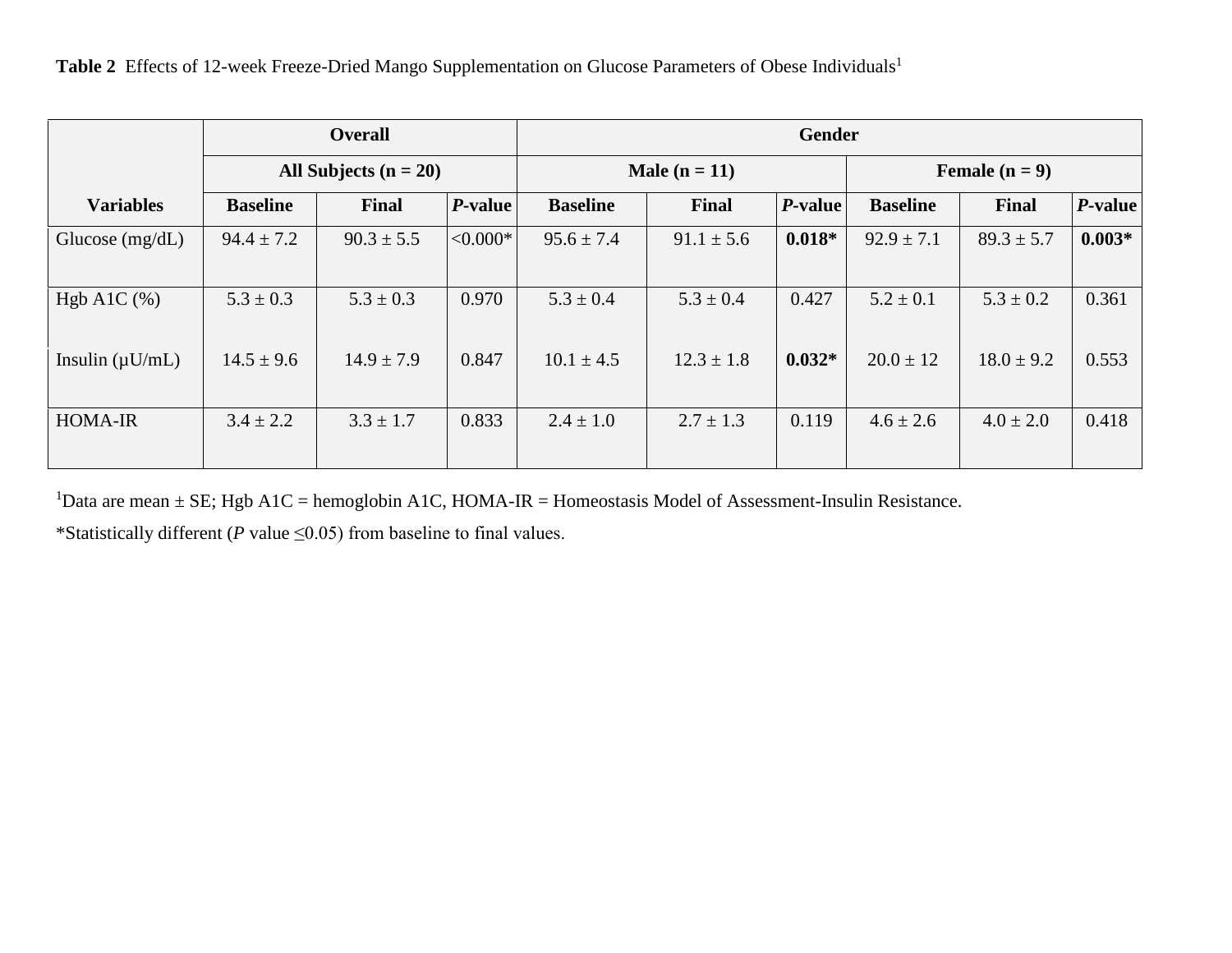Table 3 Effects of 12-week Freeze-Dried Mango Supplementation on Lipid, Inflammatory, and Antioxidant Markers of Obese Individuals<sup>1</sup>

|                                     | <b>Overall</b>          |                                                  |                       | Gender           |                                            |         |                      |                  |         |  |
|-------------------------------------|-------------------------|--------------------------------------------------|-----------------------|------------------|--------------------------------------------|---------|----------------------|------------------|---------|--|
|                                     | All Subjects $(n = 20)$ |                                                  |                       | Male $(n = 11)$  |                                            |         | Female $(n = 9)$     |                  |         |  |
| <b>Variables</b>                    | <b>Baseline</b>         | Final                                            | P-value               | <b>Baseline</b>  | Final                                      | P-value | <b>Baseline</b>      | <b>Final</b>     | P-value |  |
| Lipids                              |                         |                                                  |                       |                  |                                            |         |                      |                  |         |  |
| <b>Total cholesterol</b><br>(mg/dL) | $190.4 \pm 7.2$         | $185.9 \pm 7.3$                                  | 0.667                 | $189.7 \pm 9.1$  | $184.7 \pm 9.6$                            | 0.711   | $191.1 \pm 12.0$     | $187.3 \pm 11.8$ | 0.826   |  |
| LDL cholesterol<br>(mg/dL)          | $114.3 \pm 6.8$         | $112.4 \pm 6.2$                                  | 0.842                 | $118.2 \pm 8.6$  | $116.9 \pm 8.8$                            | 0.919   | $110.0 \pm 11.3$     | $107.0 \pm 8.6$  | 0.860   |  |
| HDL cholesterol<br>(mg/dL)          | $48.2 \pm 2.8$          | $48.2 \pm 2.4$                                   | 0.989                 | $44.1 \pm 2.9$   | $44.4 \pm 2.2$                             | 0.923   | $53.3 \pm 4.9$       | $52.8 \pm 4.1$   | 0.932   |  |
| Triglycerides<br>(mg/dL)            | $140.4 \pm 14.7$        | $121.3 \pm 14.9$                                 | 0.366                 | $140.7 \pm 18.3$ | $117.3 \pm 20.1$                           | 0.398   | $140.0 \pm 25.0$     | $126.2 \pm 23.4$ | 0.693   |  |
| Leptin (ng/mL)                      | $14.5 \pm 2.1$          | $15.5 \pm 2.0$                                   | 0.738                 | $8.0 \pm 1.8$    | $10.5 \pm 2.4$                             | 0.415   | $23.5 \pm 1.3$       | $22.4 \pm 1.7$   | 0.631   |  |
| Adiponectin<br>(ug/mL)              | $11.2 \pm 2.7$          | $11.5 \pm 2.4$                                   | 0.931                 | $8.4 \pm 1.0$    | $9.4 \pm 1.6$                              | 0.561   | $14.6 \pm 6.0$       | $13.8 \pm 4.8$   | 0.914   |  |
| <b>Inflammatory markers</b>         |                         |                                                  |                       |                  |                                            |         |                      |                  |         |  |
| $CRP$ (pg/mL)                       | $7.0 \pm 1.2$           | $10.6 \pm 2.4$                                   | 0.187                 | $7.0 \pm 1.9$    | $7.9 \pm 2.1$                              | 0.753   | $7.0 \pm 1.6$        | $13.9 \pm 4.5$   | 0.169   |  |
| IL6 $(pg/mL)$                       | $24.9 \pm 6.5$          | $22.6 \pm 2.9$                                   | 0.747                 | $20.6 \pm 3.6$   | $25.2 \pm 4.3$                             | 0.423   | $31.4 \pm 16.0$      | $18.8 \pm 3.1$   | 0.453   |  |
| IL10 $(pg/mL)$                      | $28.8 \pm 4.8$          | $47.9 \pm 17.9$                                  | 0.311                 | $24.9 \pm 1.8$   | $57.1 \pm 29.8$                            | 0.297   | $34.6 \pm 11.8$      | $34.0 \pm 6.5$   | 0.969   |  |
| IL1 $\beta$ (pg/mL)                 | $11.0 \pm 0.5$          | $12.0 \pm 1.2$                                   | 0.467                 | $11.4 \pm 0.9$   | $13.2 \pm 1.8$                             | 0.390   | $10.3 \pm 0.3$       | $10.0 \pm 0.7$   | 0.719   |  |
| IL17 $(pg/mL)$                      | $27.8 \pm 2.4$          | $33.3 \pm 5.1$                                   | 0.329                 | $29.6 \pm 3.4$   | $38.1 \pm 8.1$                             | 0.353   | $24.7 \pm 2.7$       | $26.0 \pm 2.8$   | 0.737   |  |
| TNF- $\alpha$ (p/mL)                | $14.1 \pm 1.6$          | $13.5 \pm 1.1$                                   | 0.744                 | $14.0 \pm 2.2$   | $13.5 \pm 1.1$                             | 0.822   | $14.2 \pm 2.6$       | $13.4 \pm 2.2$   | 0.831   |  |
| $MCP1$ (pg/mL)                      | $59.9 \pm 4.6$          | $63.7 \pm 6.0$                                   | 0.616                 | $61.7 \pm 4.6$   | $66.0 \pm 7.4$                             | 0.633   | $57.2 \pm 9.6$       | $60.3 \pm 10.5$  | 0.831   |  |
| VEGF (p/mL)                         | $39.8 \pm 3.1$          | $60.8 \pm 17.3$                                  | 0.244                 | $41.9 \pm 4.8$   | $72.2 \pm 28.5$                            | 0.309   | $36.8 \pm 3.3$       | $43.6 \pm 7.1$   | 0.408   |  |
| Antioxidant                         |                         |                                                  |                       |                  |                                            |         |                      |                  |         |  |
| $SOD$ (U/mL)                        | $1.07 \pm 0.07$<br>CDI  | $0.99 \pm 0.04$<br>$\mathbf{A}$ and $\mathbf{A}$ | 0.318<br>T T T T 1111 | $1.12 \pm 0.09$  | $1.02 \pm 0.05$<br>$\sim$ $\sim$<br>$\sim$ | 0.375   | $1.01 \pm 0.11$<br>T | $0.95 \pm 0.06$  | 0.651   |  |

<sup>1</sup>Data are mean ± SE. LDL- low density lipoprotein, HDL- high density lipoprotein, CRP- C-reactive protein, IL- interleukin, TNF- tumor necrosis factor, MCP- monocyte chemoattractant protein, VEGF- vascular endothelial growth factor, SOD- superoxide dismutase.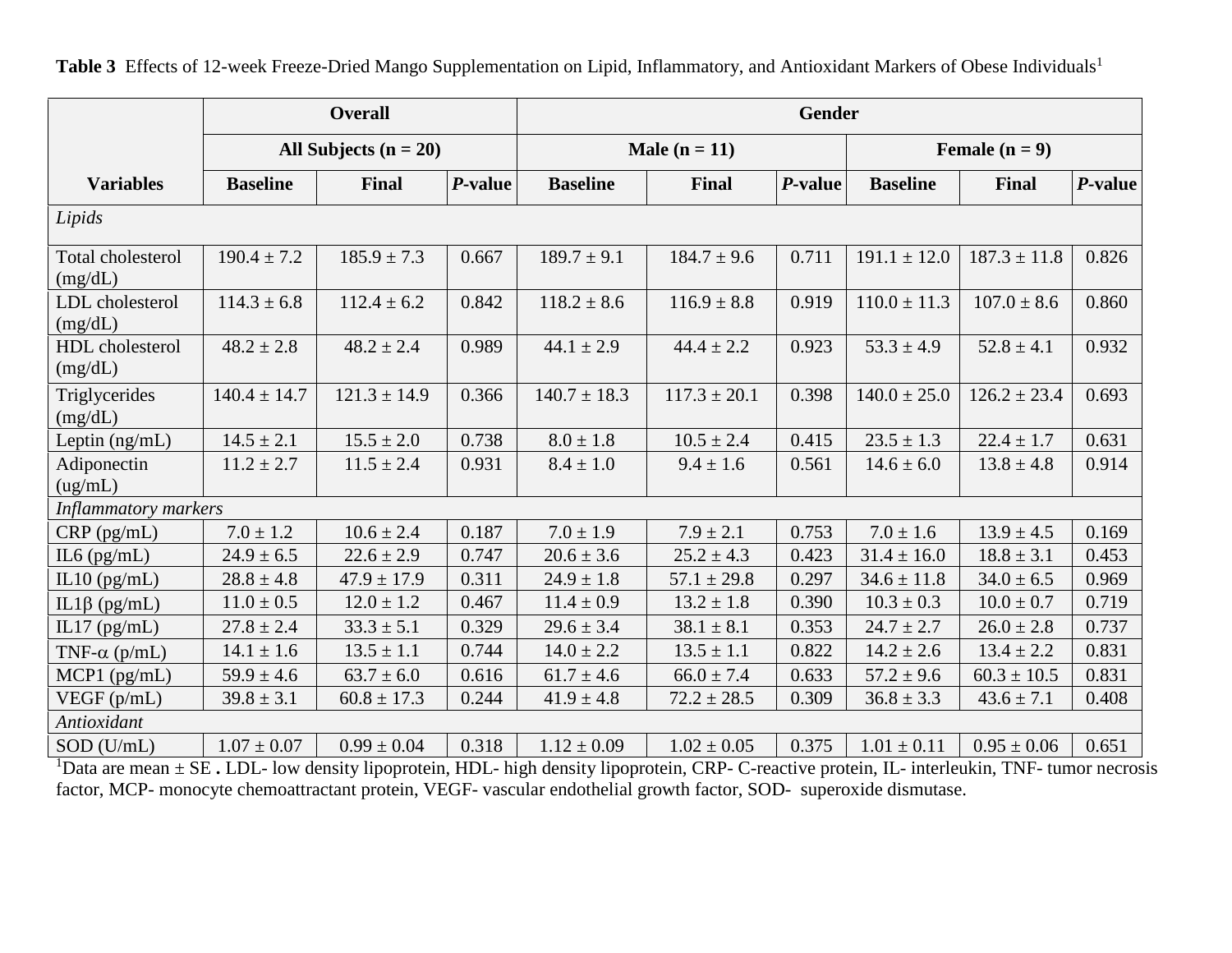**Figure 1** Comparison of Fasting Blood Glucose Levels in Male and Female Obese Individuals After 12 weeks of Mango Supplementation.



Subject number 3 is an outlier in male subjects.